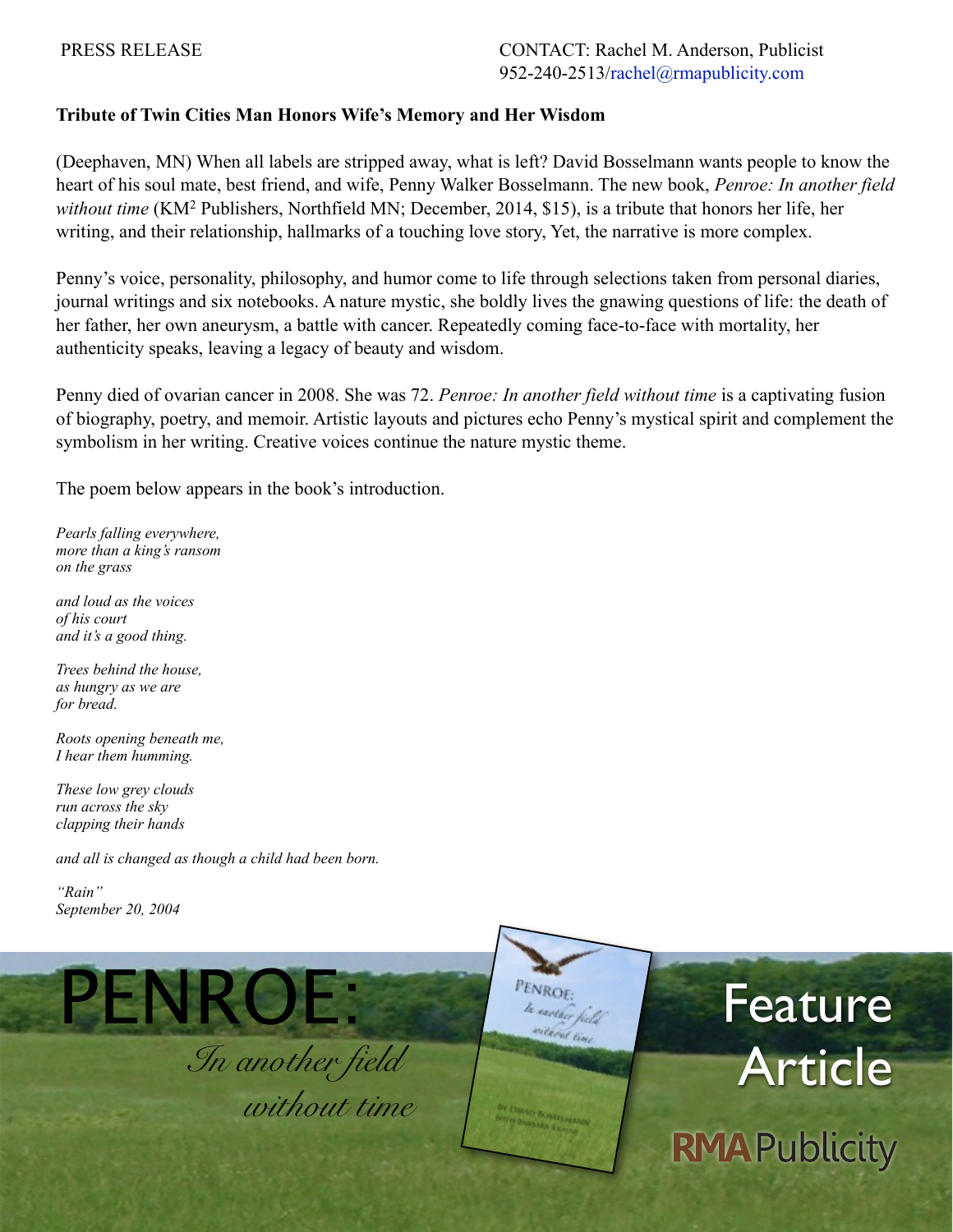## Beyond Penny & David's Love Story

Penny and David met at St. Luke Presbyterian Church in Deephaven, Minnesota, in 1982. At the time, Penny was working as a dance therapist at Abbott Northwestern Hospital in Minneapolis and David was the head of an investment advisory firm. Penny, who had been divorced for nearly seven years, and David, who was just beginning the divorce process, had similar values. They also enjoyed music, nature, and the wisdom of animals.

"Penny had the capacity to connect emotionally. She was open and she was interested," said David, who immediately sensed that Penny was someone special. "We loved to hang out together." The couple's favorite activities were hiking together at Carver Park, visiting the shops of Wayzata or Excelsior on Saturday mornings, and taking trips to the North Shore along Lake Superior. "Penny would often write about our excursions in her journal." They married in 1985.

Unfortunately, the euphoria they had found with each other was not destined to last. In spring of 1999, Penny learned that she had ovarian cancer. "After Penny received her diagnosis, we bought a modest home in Sarasota County, Florida, that became our sanctuary from her illness," said David, smiling fondly as he looked at an early picture of Penny running on Siesta Key Beach. Although Penny maintained a positive attitude and worked with both traditional and alternative healing methods to halt her cancer, she succumbed to the disease in late December, 2007. She was 72.

At Penny's memorial service of January 19, 2008, David made the decision to write a book about her life. In reality, the book would take nearly seven years in the making. It took over a year before David felt strong enough to begin gathering information. "I spent a lot of time tracking down and interviewing people who were close to Penny throughout her lifetime. Emails, phone and in-person interviews, and road trips to Forrest, Illinois, kept me busy."

After writing eight chapters for an audience of family and friends, David began his search for an editor—no small task. Although he interviewed several credentialed people, he was not satisfied. "Then one of my good friends introduced me to Barbara Krause of Making Words Work! After talking with her, I sensed a strong interest and positive chemistry. Intuition told me that Barbara would be the perfect person for the project."

Some months into the client partnership, Barbara asked to read some of Penny's writings. "I went home to search for a notebook and, to my surprise, discovered six spiral notebooks full of poetry and journal entries," said David. Additionally, he found personal diaries. Believing Penny's writings to be a gift, Barbara envisioned a much broader audience and began reshaping and ghostwriting David's original manuscript. Woven into the text, Penny's writings, quotes and researched information add depth, style, and humor. Poems by some of Penny's favorite writers, Mary Oliver and T.S.Eliot, add richness to the narrative.

"Penny and I never met, yet after reading her poems and journals, I feel like I really know her well," said Barbara, who truly feels that Penny's poems will touch the hearts of individual readers. "David's book is like finding a special friend. When readers give themselves permission to step out of their busy schedules and spend time with Penny's writings, they will be inspired. Beauty will take on new meaning," she concluded.

David's goal for *Penroe: In another field without time* is to honor Penny, her work, and authenticity. "I want people to feel encouraged, rather than alone, when dealing with life's 'rough patches' as Penny would say.

**RMAPublicity**<br>Feature Article

PENROE: BY DAVID BOSSELMANN